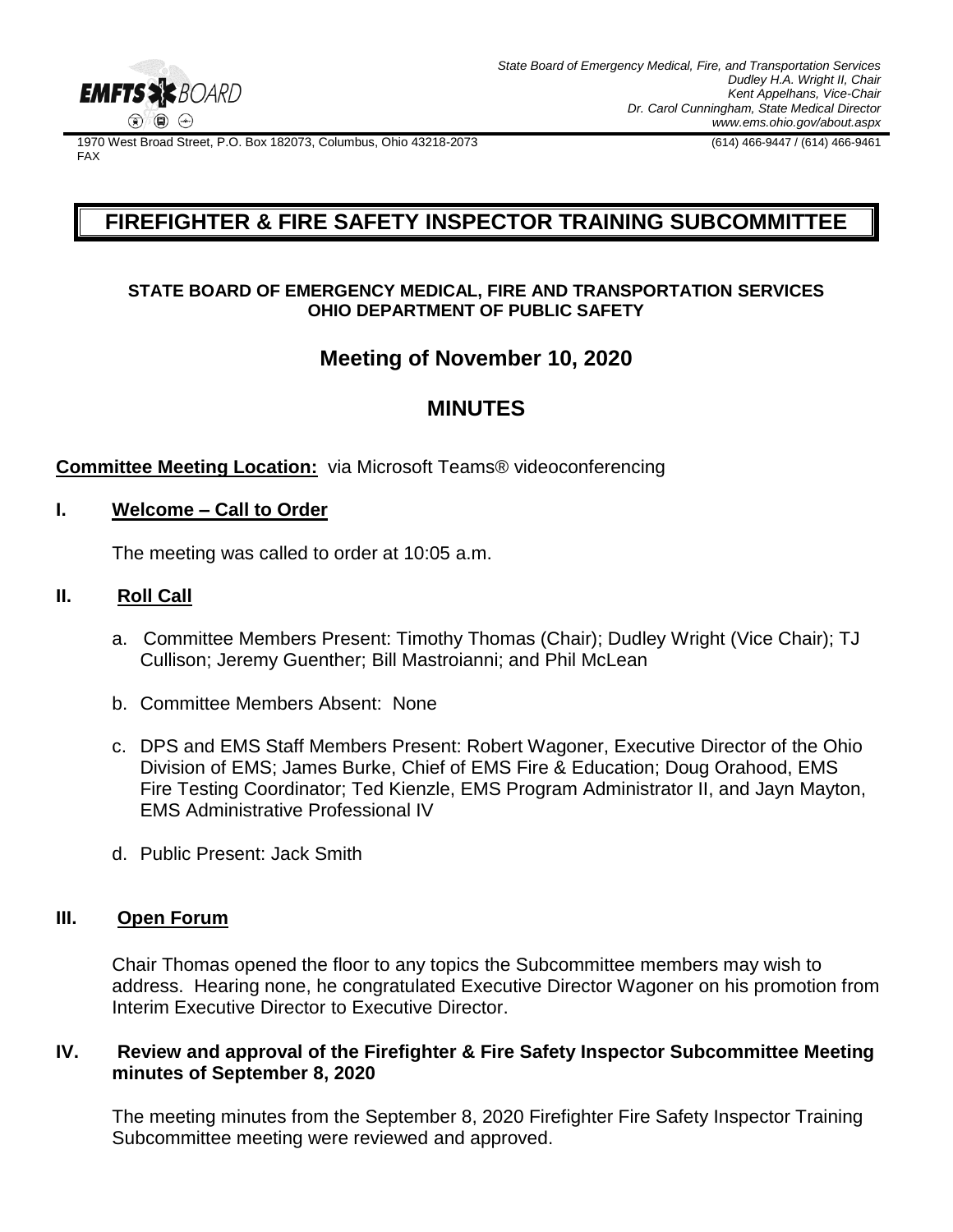*MOTION: Motion to approve the Firefighter Fire Safety Inspector Training*  **Subcommittee meeting minutes from September 8, 2020.** Mr. McLean – First. Mr. Guenther – Second. All in favor. None opposed. Motion carried.

## **IV. Executive Director Wagoner report**

Executive Director Wagoner's report consisted of three matters that are COVID-19 related, and others covering recent activities of the Ohio Division of EMS (ODEMS).

First, regarding the Pro Board reaccreditation process, Pro Board has extended their accreditation deadline by one year, in consideration of the COVID-19 pandemic environment. Our Pro Board accreditation is now valid through December 31<sup>st</sup> of 2021.

Executive Director Wagoner then reported on the ODPS budget and staffing issues for Ohio DPS. Final budget decisions, including staffing within the Division of EMS, will be based upon the results of the 2021 budget and the biennium budget report, which was due on October  $14<sup>th</sup>$ . Currently there are eight vacant positions within the division, and will be nine in December. The division will request at least four of those positions be filled, in order to have at least some relief. Executive Director Wagoner recognized the efforts of the staff at the Ohio DEMS, and in particular Chief Burke and his education staff, in keeping EMS and fire education going forward.

Executive Director Wagoner's third COVID-19 related report concerned House Bill 197 (HB 197), which has provided emergency relief to Ohioans since March 27, 2020, during the COVID-19 pandemic. It includes the extension of professional licenses for those who cannot get them renewed. Expirations of fire and EMS certifications between March 9 and November 30, 2020, were extended to December 1, 2020, at which time House Bill 197 also expires. Executive Director Wagoner requested that all Subcommittee members review their firefighters' expiration dates. For those who fall under the HB 197 extension, make sure they are able to renew their certifications by December 1, 2020, so that they do not find themselves in an expired status on that date.

Executive Director Wagoner stated that there are still grants available for personal protective equipment (PPE) reimbursement for EMS agencies, which are retroactive from January 1 through December 31, 2020. There is a maximum of \$1,500 per agency. The Board carved out \$450,000 and earmarked it for helping agencies to reimburse unanticipated costs of PPE this year due to COVID-19 safety protocols. There is more information on the EMS website.

Also in flux is the future ability to meet virtually. House Bill 197 explicitly permits government entities such as the State Board of Emergency Medical, Fire, and Transportation Services (EMFTS) to hold public meetings remotely and with transparency, on a temporary basis. Currently the Ohio legislature is discussing whether to conduct meetings virtually or only in person after HB 197 expires. Also, with HB 197 sunsetting, the educational staff will be reinstituting audits for renewals as of December 1, 2020.

Lastly, Executive Director Wagoner announced that on November 17, 2020, there will be a rollout of an online update to the program director, proctor and educational applications. There will be more information on this later in the meeting.

# **V. State Fire Marshal Report – Jack Smith**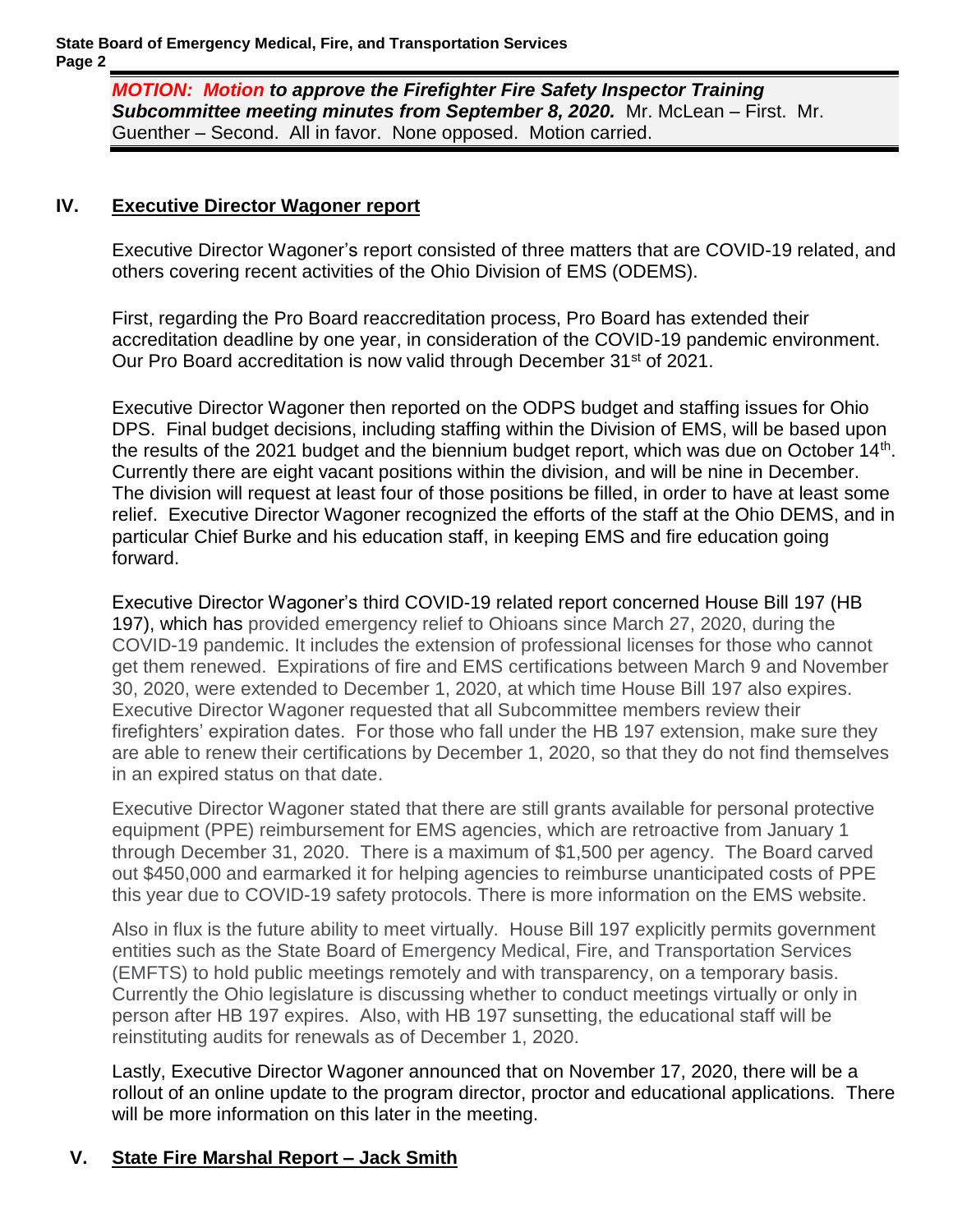#### **State Board of Emergency Medical, Fire, and Transportation Services Page 3**

Mr. Smith reported two topics from the State Fire Marshal's office. The first is that they have been working to resolve an issue that arose from schools bringing children back to school in split attendance. This doubled the need for fire drills, from approximately three to six a year. The Marshal's office received significant resistance to the added responsibility from some localities. They understand the situation now and are moving forward, according to the code.

Also, with the advent of the mini pop-up tents for outdoor dining, there have been reports of hazardous conditions with those that do not meet fire code. The State Fire Marshal's office is working diligently on informing restaurants on which ones to purchase in order to meet fire code. There is also a tendency to put propane heaters in them, which is unsafe. Mr. Smith reported that progress has been made on this issue.

Mr. Smith reported the Fire Academy is about halfway through their first two-week Firefighter I course. Also, an EMT class graduated very recently. The direct delivery classes are being handled on a case-by-case basis, as there is no reimbursement for travel now. As far as online class delivery, the total of students from the beginning of COVID-19 up to a few weeks ago comes to over 600 firefighters who have been trained online, spanning the entire fire officers' series. The Fire Academy is in the second iteration of the fire safety inspector class online, which is going very well. That concluded Mr. Smith's report.

## **VI. Ohio Fire Organizations Reports**

## **a. Ohio Society of Fire Service Instructors (OSFSI) – Mr. Belcher**

Mr. Belcher was not present, so no report was given.

## **b. Other**

There were no other reports.

## **VII. DEMS Fire Education Report**

## **a. Ohio Hall of Fame Fire Service & Ohio Fire Awards**

Executive Director Wagoner reported the concluding results and impressions of the Ohio Fire Service Hall of Fame award presentations. He and Chief Thomas travelled to venues hosted separately by all five of the HOF recipients, which had to comply with COVID-19 social distancing requirements. There was a limit of ten total attendees, which created intimate and respectful ceremonies. The recipients were humbled by the honors and appreciated the presentations occurring in their own communities. Chief Thomas thanked Ms. Mayton for her coordination of the events, and echoed Executive Director Wagoner that the individuals receiving the awards were honored by their visits and appreciated receiving the awards with their peers.

Ms. Mayton added that the video communications teams of both the ODPS and the State Fire Marshal's offices are collaborating on a video comprised of still photos taken during all the presentations. This will unify the disparate events into one video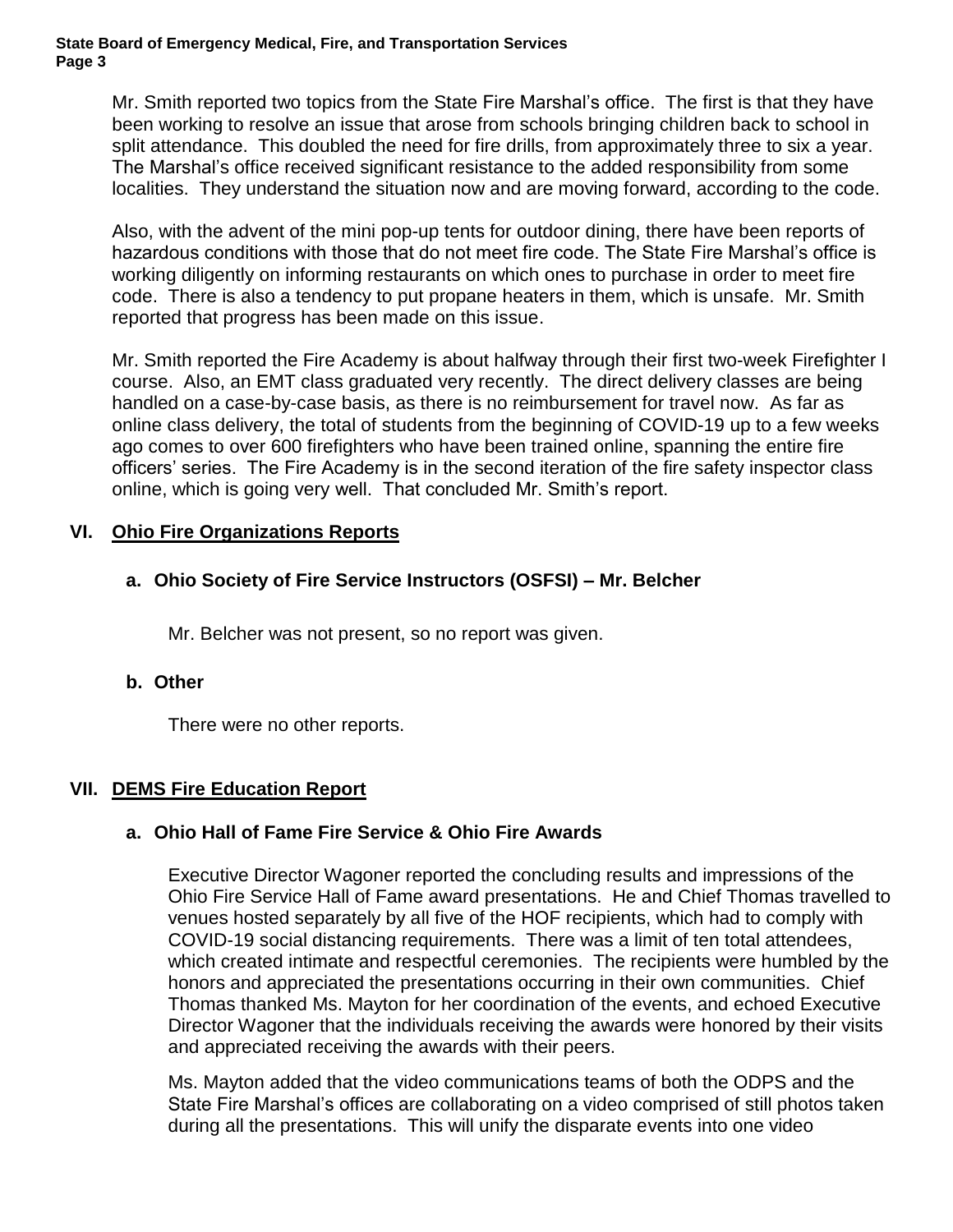presentation, and reinforce to the public that this is one event. The Subcommittee members will be notified when the video is available.

## **b. Approval for Hazard Recognition Officer (HRO) Skill Sheets**

Mr. Burke stated that Mr. Kienzle met with Mr. McLean after the last Subcommittee meeting due to continuing concerns about the HRO skill sheets. Mr. Burke invited Mr. McLean to report to the Subcommittee members about the meeting, and Mr. Burke requested there be a motion to approve of the skill sheets, to be effective January 1, 2021. Mr. McLean reported that he and Mr. Kienzle reviewed most of the HRO curriculum, coming to the conclusion that it does meet the NFPA standard. In talking with Chief Thomas after the meeting, our only further discussion is that the name does not indicate "inspector level".

Chair Thomas added that after speaking with Mr. McLean, it appears that the content of the skill sheets meets the plan that was originally set out under the HRO system. He requested a motion to approve the HRO skill sheets.

*MOTION: Motion to approve the skill sheets of the Hazard Recognition Officer course as they are presented to the Subcommittee.* Mr. McLean – First. Mr. Cullison – Second. All in favor. None opposed. Motion carried.

## **a. Administrative Rule Review of Amendments to OAC Chapter 4765-22, 4765-20-10, and 4765-21-09**

Mr. Burke brought the Subcommittee's attention to the handout that was emailed to the members, detailing the administrative rule review of amendments to chapters in the OAC dealing with reciprocity. These amendments will be presented to the EMFTS Board in February, 2021. Mr. Burke requested that the Subcommittee members review the proposed amendments at this time and contact Mr. Burke or Chair Thomas if there are any questions or concerns.

### *ACTION: Review the handout, "Administrative Rule Review of Amendments to OAC Chapter 4765-22, 4765-20-10, and 4765-21-09" and reach out with any questions or concerns.*

## **b. Additional items to Report**

**Update on COVID-19 affecting schools, and IT system upgrade:** Mr. Burke reported that there are now quite a few schools being affected by COVID-19 outbreaks, having to close their schools temporarily and move more training online. The hard work of the EMS staff and the IT department on a system update will aid program directors with increased online activity. The goal of the system upgrade is to streamline program directors' processes in vetting students' qualifications and administering courses and tests. The system will be launched on November 17<sup>th</sup>. More information is reported in Item IX, below.

#### **VIII. Old Business**

**a. Instructor I and Instructor II**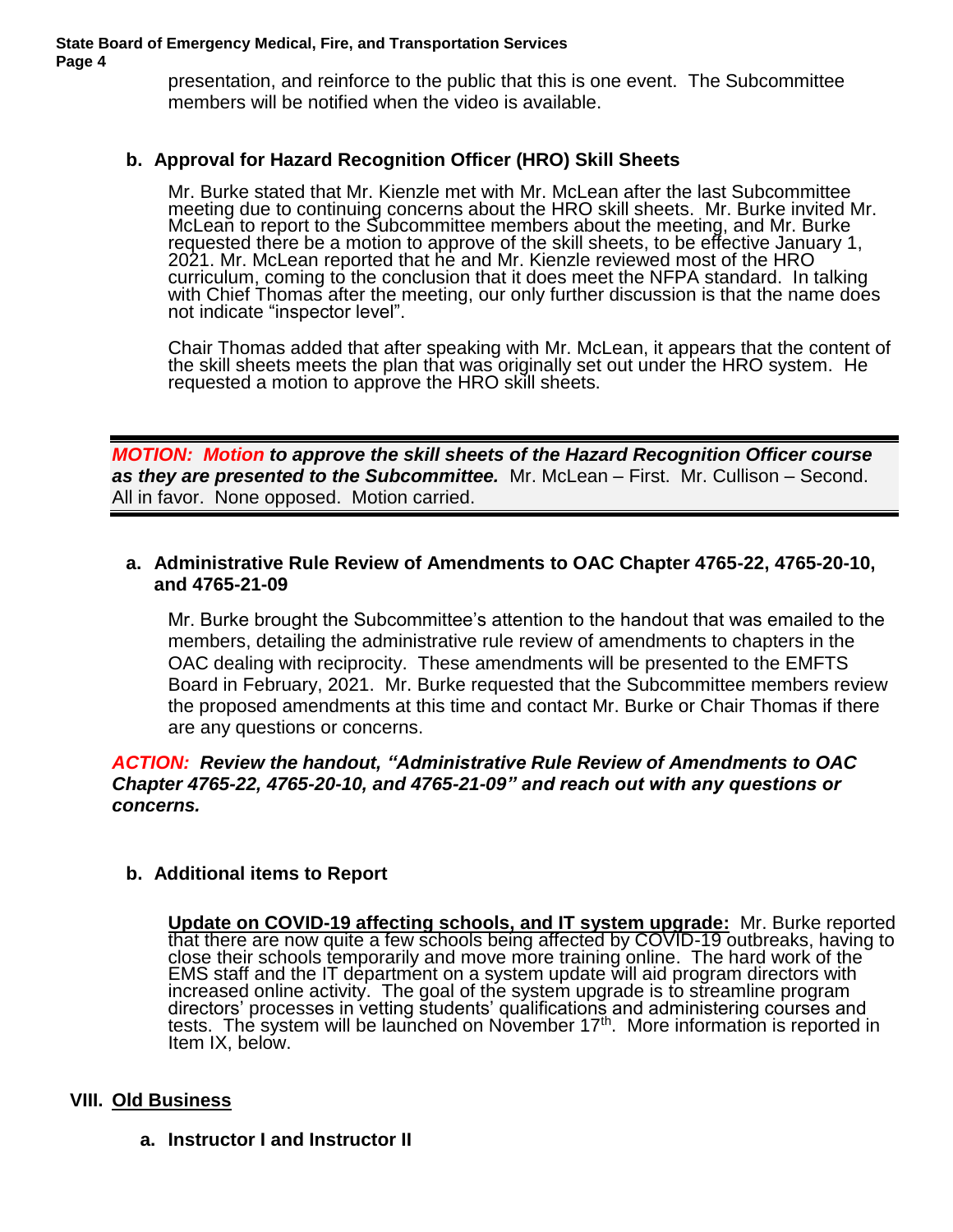#### **State Board of Emergency Medical, Fire, and Transportation Services Page 5**

Mr. Burke reported on the progress of the workgroup which was formed in September. The workgroup has met once already and has another meeting scheduled for this coming Thursday. They will be looking over OAC rules, and will share their progress at the next meeting.

## **b. Live Fire Instructor Course Pilot Report**

Mr. Burke referred the Subcommittee to the letter from the Great Oaks Career Campuses' Fire Academy that was emailed to the members before the meeting. He thanked Great Oaks for piloting the Live Fire Instructor Course for the division. Great Oaks' pilot class utilized the live fire chapters in the 3<sup>rd</sup> edition of Jones & Bartlett, and the results will now provide the ability to create a course objective packet for the live fire course, such as there is for most of the other classes, instead of maintaining a physical course that would need to be updated on a regular basis. Mr. Burke requested approval to create a course objective packet based on this pilot which will be forwarded to the Subcommittee for their review before the next meeting, and see if it can be approved to replace the current course. Chair Thomas agreed with the proposal, with the suggestion that the course objective packet can be underway before the next meeting if the Subcommittee members get in touch with the Mr. Burke and Mr. Kienzle individually as soon as possible with any questions.

### *ACTION: Subcommittee members will review the handout from Great Oaks and contact the Division of EMS with questions or comments, in order to facilitate completion of the course objective packet to be discussed at the next FFFSI Training Subcommittee meeting.*

## **c. Volunteer Course Pilot Report**

Mr. Burke asked Mr. Kienzle to speak on the volunteer course pilot project which was conducted by three charters. Mr. Kienzle stated that three schools participated in the pilot: Apollo Public Safety Academy, Wellston Fire Department Training Academy, and Newton Township. Apollo ran three pilot courses with a first time pass rate of 90% and a third cumulative of 100% for all three of their courses. Wellston only ran two volunteer courses this year, and both of them were really the pilot program. Their first time success rate was over 65%, which was good, but they had a third time cumulative which was down around 75%. Newton Township was about the same, a 65% and a 75% for their three courses. So, there has been some success in some and not in others. The narrowing of the information that is already being presented is helpful, but perhaps it could be narrower in focus, or perhaps there needs to be consideration about moving forward.

Mr. Burke added that right now there is only a small subset of data to look at. He requested the Subcommittee to allow the division to work with the program directors of those charters who are piloting the project, to narrow the focus and run a few more, and look at a broader subset before making a decision.

Chair Thomas expressed that it was reasonable to increase the size of the test program, as some are having a little bit of success. Continuing the test mode and finetuning the programs that are still struggling with the effective ones, should benefit the program. Chair Thomas asked the Subcommittee members if there were any